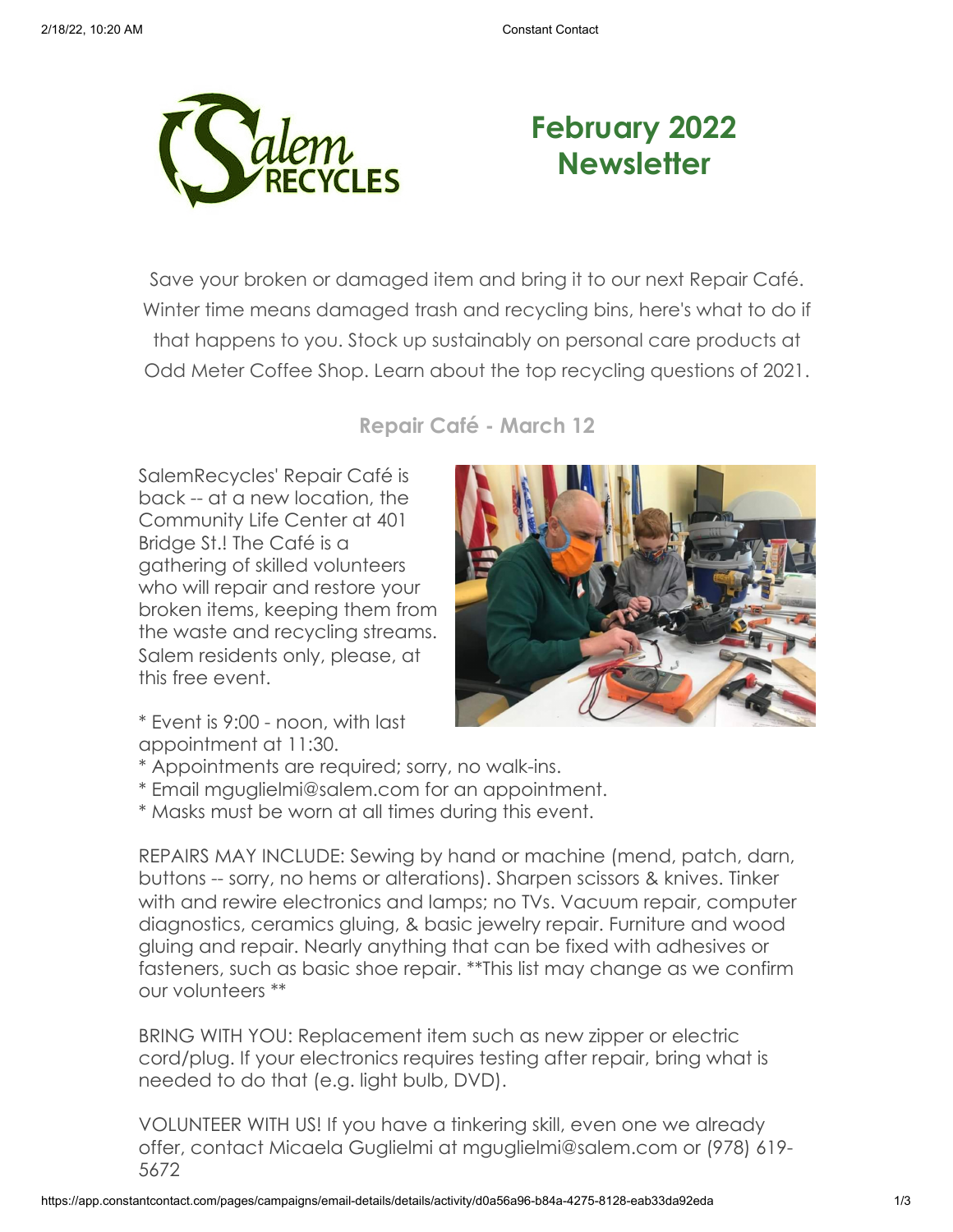### **Waste Management Reminders**

During the cold winter months, we often see an uptick in broken or damaged bins. Don't worry if your lid is cracked or your wheel falls off, WM will repair or replace your bin for free, you just need to call.

Please call Waste Management at 800-972-4545 to

- Report if trash/recycling is not picked up
- Schedule bulk Item pick up
- Schedule a white goods pick up
- Schedule a broken bin to be repaired

If you have trouble getting through, call Micaela Guglielmi at 978-619-5672

## **Zero Waste Pop Up**

Odd Meter Coffee will be hosting MacRae's Sustainable Goods pop-up refill. Now it's easier to join in the Closed Loop, Zero Waste revolution! Every 1st and 3rd Monday of the month from 9:30 to 12:00ish, bulky cleaning and personal care products will be available. Buying in bulk saves money. Bring your own containers or buy reusable containers at the refill station.



## **Top Recycling Questions of 2021**

In November, Recycle Smart MA hosted two live webinars called Ask Me Anything about Recycling in MA. More than a hundred people tuned in to ask (and sometimes stump) MA DEP's expert panel. Here are the highlights so we can all get a smart start to recycling in 2022!

#### **Top Recycling Questions**

[1. Why can't we recycle everything?!](https://mailchi.mp/73aa80881c37/spring-cleaning-recycle-smart-style-14104709?e=0c349a79d8#Question%201) [2. Which plastic bags can I recycle?](https://mailchi.mp/73aa80881c37/spring-cleaning-recycle-smart-style-14104709?e=0c349a79d8#Question%202)  [3. Do I have to remove tape from boxes?](https://mailchi.mp/73aa80881c37/spring-cleaning-recycle-smart-style-14104709?e=0c349a79d8#Question%203) [4. Does the number on plastics matter?](https://mailchi.mp/73aa80881c37/spring-cleaning-recycle-smart-style-14104709?e=0c349a79d8#Question%204) [5. Pizza boxes - yes or no?](https://mailchi.mp/73aa80881c37/spring-cleaning-recycle-smart-style-14104709?e=0c349a79d8#Question%205)

Read the full newsletter **[here](https://mailchi.mp/73aa80881c37/spring-cleaning-recycle-smart-style-14104709?e=0c349a79d8)**.